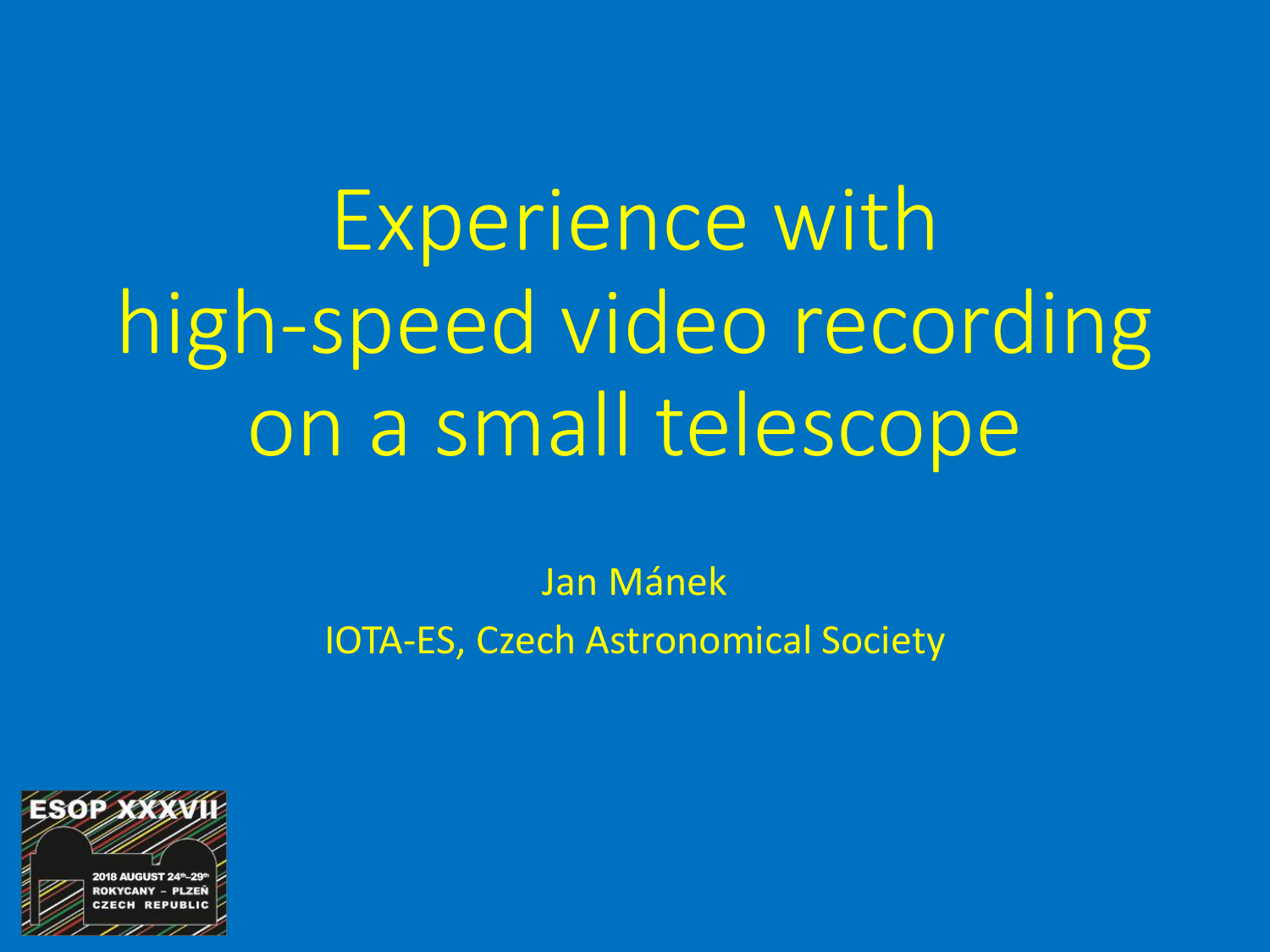During last four years I have recorded about 60 total occultations with frame rates 100/fps or higher with two different digital cameras (QHY5L-II-M and ASI174MM) mounted on a 20cm telescope. Both are **digital cameras** – no time inserter !

Capture SW (EZplanetary/FireCapture) inserts/records time info based on internal time running on the computer.

Computer time is maintained by Meinberg NTP server software https://www.meinbergglobal.com/english/sw/ntp.htm

Monitored with David Taylor's nice **NTPmonitor** – thus StF Internet needed ! http://www.satsignal.eu/software/net.htm#NTPmonitor Detailed offset logs



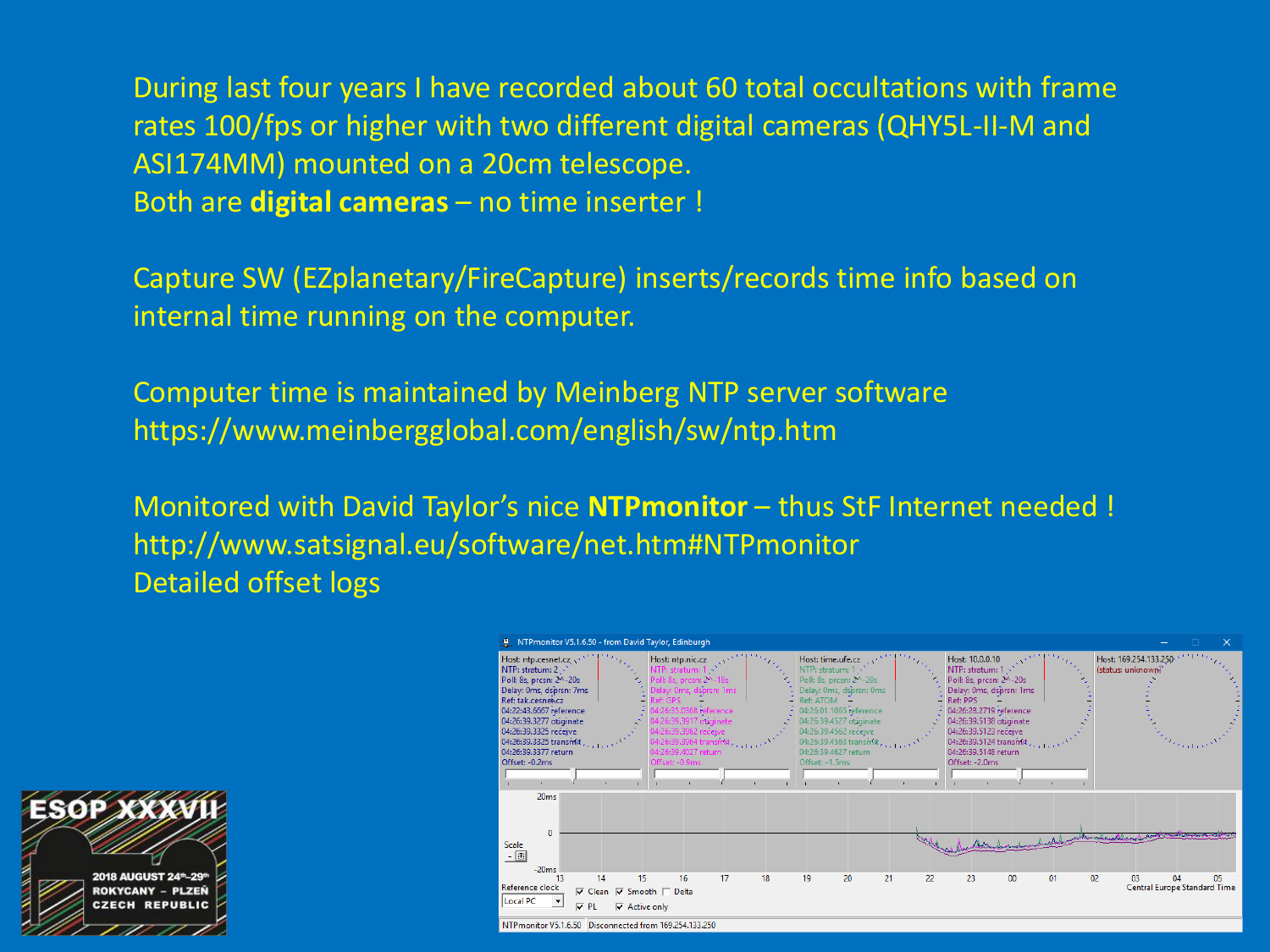## Last – but not least – as a time source is used Raspberry Pi running as local NTP server connected with a cable directly to the recording PC. No Internet basically needed.



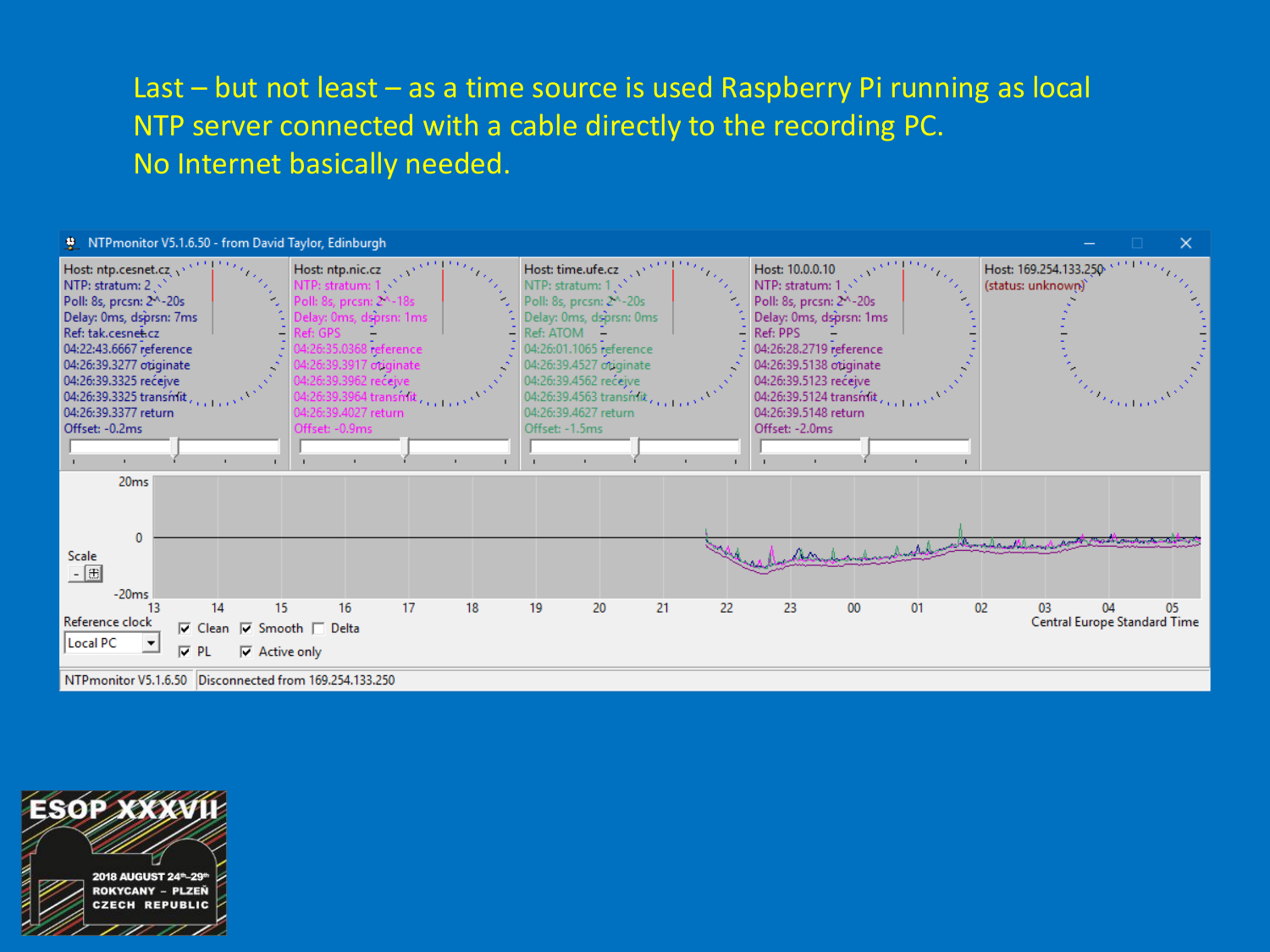## Can we utilise higher time resolution ?

Better event timing ? Better component separation ? Closer doubles ? Better diffraction curve fit ? Faint components ? Mag limits ? Grazes ?

## 74 Vir = SAO 139390 = HIP 66006 = XZ 19454 (4.7 mag V)

R1941 = 74 Virginis = NSV 6297 = SAO 139390 = HIP 66006 = XZ 19454, 4.68, range 0.07, V 179.9 m/s

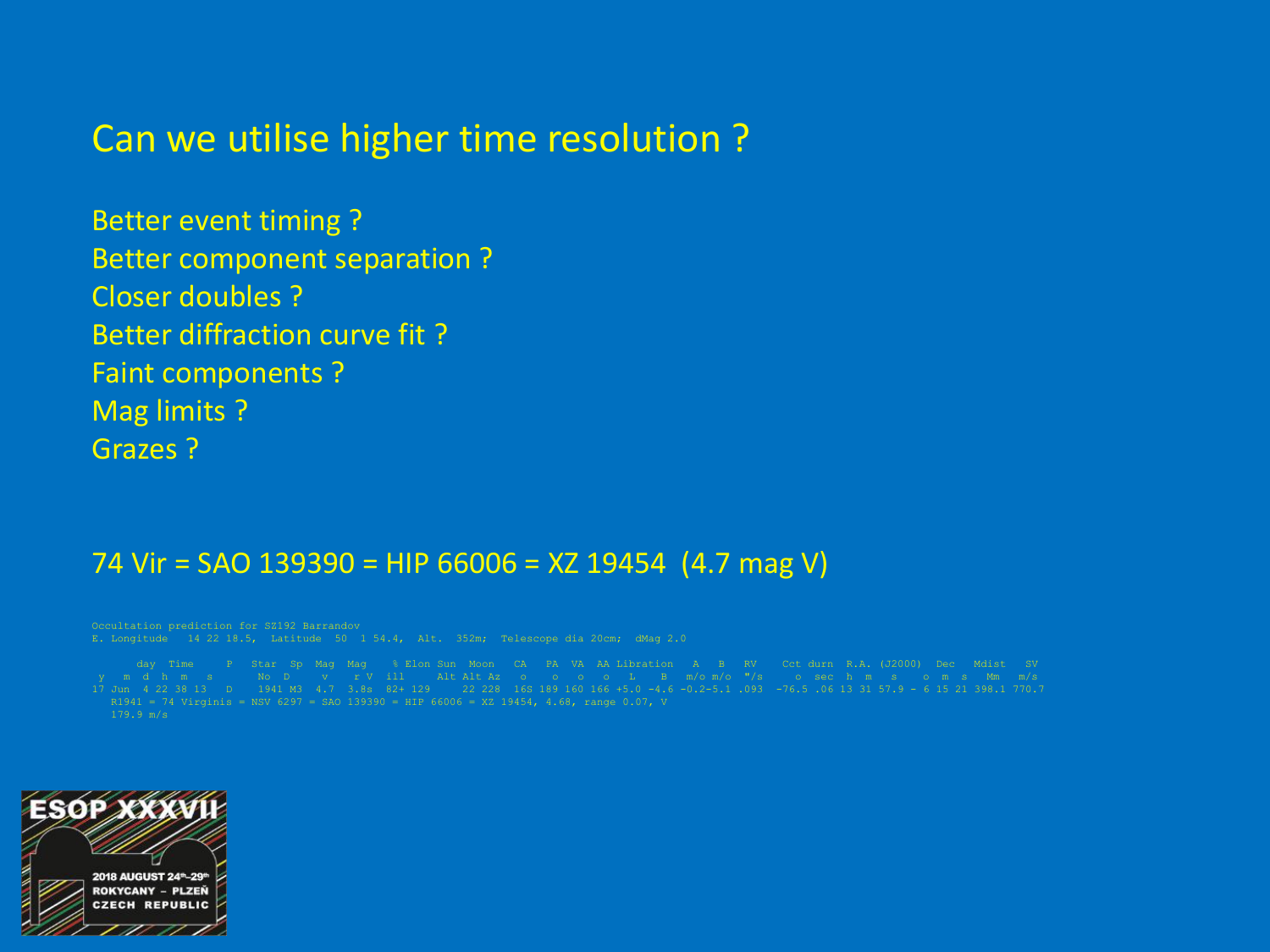



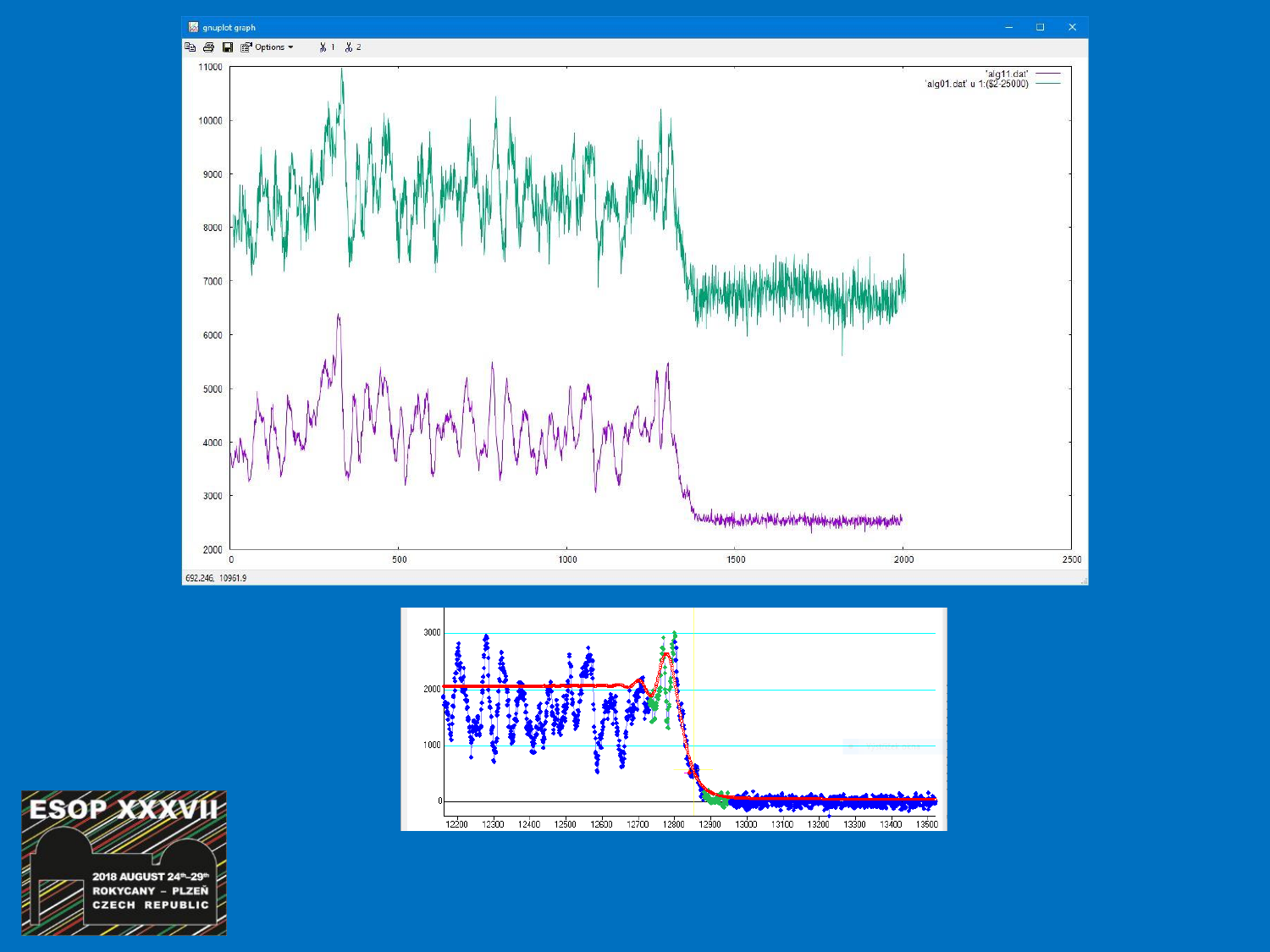

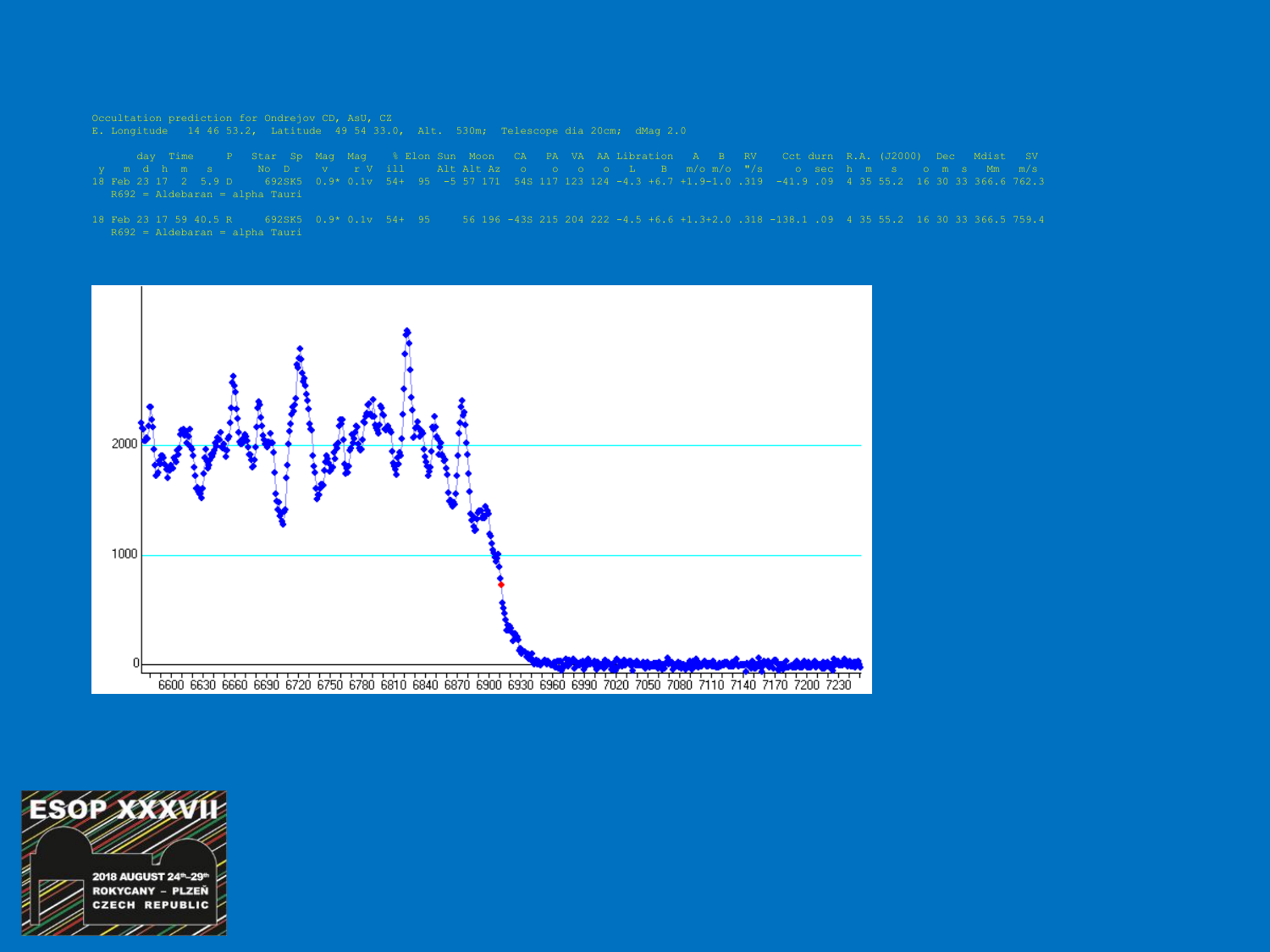

R 1449 MO 6.5 mag V 200fps -> 20 fps